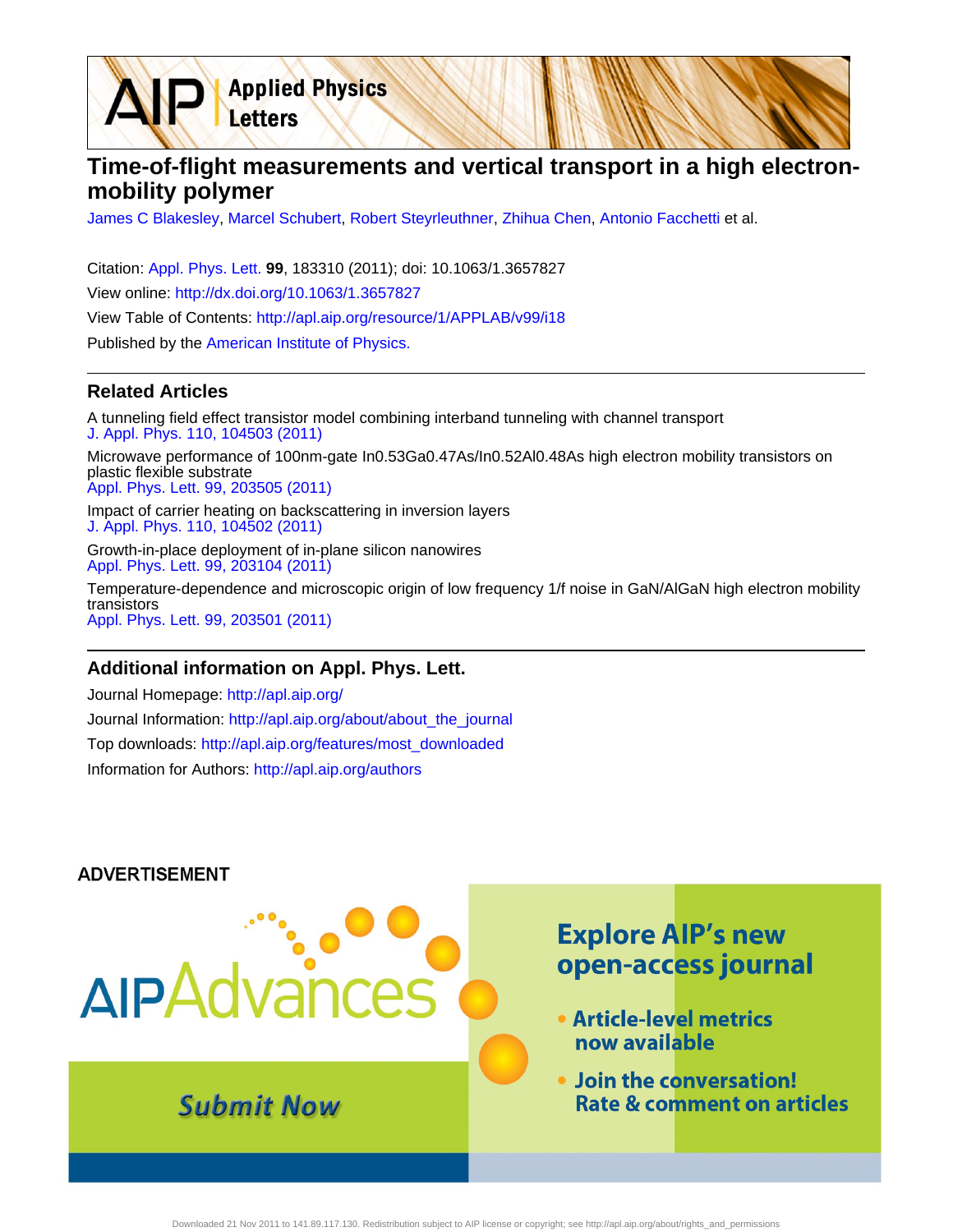## [Time-of-flight measurements and vertical transport in a high](http://dx.doi.org/10.1063/1.3657827) [electron-mobility polymer](http://dx.doi.org/10.1063/1.3657827)

James C Blakesley,<sup>1,a)</sup> Marcel Schubert,<sup>1</sup> Robert Steyrleuthner,<sup>1</sup> Zhihua Chen,<sup>2</sup> Antonio Facchetti,<sup>2</sup> and Dieter Neher<sup>1</sup><br><sup>1</sup>Institut für Physik und Astronomis, Universit  $^{1}$ Institut für Physik und Astronomie, Universität Potsdam, Potsdam, Germany <sup>2</sup>Polyera Corporation, Illinois, 60077 USA

(Received 5 September 2011; accepted 4 October 2011; published online 4 November 2011)

We investigate charge transport in a high-electron mobility polymer, poly(N,N-bis 2-octyldodecylnaphthalene-1,4,5,8-bis dicarboximide-2,6-diyl-alt-5,5-2,2-bithiophene) [P(NDI2OD-T2), Polyera ActivInk<sup>TM</sup> N2200]. Time-of-flight measurements reveal electron mobilities approaching those measured in field-effect transistors, the highest ever recorded in a conjugated polymer using this technique. The modest temperature dependence and weak dispersion of the transients indicate low energetic disorder in this material. Steady-state electron-only current measurements reveal a barrier to injection of about 300 meV. We propose that this barrier is located within the P(NDI2OD-T2) film and arises from molecular orientation effects.  $\odot$  2011 American Institute of Physics. [doi:[10.1063/1.3657827\]](http://dx.doi.org/10.1063/1.3657827)

While several conjugated polymers exhibit holemobilities approaching that of rival technologies like amorphous silicon, very few of them have demonstrated equally high electron mobilities. Recently a breakthrough was achieved with  $poly(N,N-bis)$  2-octyldodecyl-naphthalene-1,4,5,8-bis dicarboximide-2,6-diyl-alt-5,5-2,2-bithiophene) [P(NDI2OD-T2), Polyera ActivInk<sup>TM</sup> N2200], which enabled electron mobilities of  $> 0.1$  cm<sup>2</sup>/Vs in field-effect transistors (FETs).<sup>1</sup> However, some unanswered questions remain about this material, such as why it does not perform well as an elec-tron acceptor in polymer solar cells<sup>[2](#page-3-0)</sup> and why electron transport perpendicular to the substrate (vertical transport) in a sandwich-type architecture is much slower than expected. $3$  In a previous study, we showed that sandwich-type electrononly devices were injection limited irrespective of the choice of electrode. However, contact resistance was found to be low even with high work-function contacts for in-plane transport in a transistor architecture.<sup>4</sup> In this letter, we combine temperature-dependent time of flight (TOF) mobility and steady-state current measurements to calculate the energetic barrier to injection for vertical transport. From the electric field dependence of the barrier energy, we conclude that the barrier must be located within the P(NDI2OD-T2) film. We propose a model, based on molecular orientation effects, that describes the observed data well.

TOF electron mobility measurements were performed on sandwich-type devices comprising: glass/indium tin oxide (ITO)/50 nm poly(3,4-ethylene dioxythiophene):poly(styrene sulfonate) (PEDOT:PSS)/P(NDI2OD-T2)/40 nm Al, with an active area of  $0.16 \text{ cm}^2$ . The P(NDI2OD-T2) was spincoated from a 100 g/l chlorobenzene solution in an  $N_2$ -filled glovebox. Devices were measured in vacuum in a coldfinger He cryostat at temperatures from 100 to 295 K. They were excited with 412 nm laser pulses of 6 ns width and 500 Hz repeat rate through the negatively biased transparent bottom electrode. The resulting transients were recorded by an oscilloscope connected to a current preamplifier.

Two types of devices were measured, having a P(NDI2OD-T2) layer thicknesses of 2.1 and  $3.2 \mu m$ . Both yielded the same room-temperature mobility of  $0.06 \pm 0.01$ cm<sup>2</sup>/Vs, the highest TOF electron mobility ever recorded in a conjugated polymer. This value is  $\sim 10 \times$  higher than previously reported, $3$  which we attribute to the lower disorder of this particular batch of polymer. Note that polymerization synthesis has been optimized for P(NDI2OD-T2) since the first report<sup>[1](#page-3-0)</sup> to ensure a greater control of the polymer architecture parameters. The transients recorded here showed little dispersion (see inset, Figure 1). We found no significant mobility dependence on the electric field up to  $5 \times 10^{7}$  $V/m<sup>5</sup>$  $V/m<sup>5</sup>$  $V/m<sup>5</sup>$ . The temperature dependence of the mobility for the  $3.2 \mu m$  P(NDI2OD-T2)-thick device is shown in Figure 1. The mobility,  $\mu$ , fits to Arrhenius behavior,  $\mu \propto \exp$  $(-E_a/k_BT)$ , where  $E_a$  is the activation energy,  $k_B$  is Boltzmann's constant, and  $T$  is the temperature, with  $E_a = 95 \pm 5$  meV. Alternatively, the mobility fits in the range  $T > 125$  K to the Bässler model<sup>[6](#page-3-0)</sup> for a Gaussian-broadened density of states (DOS):  $\mu \propto \exp[-(2\sigma/3k_BT)^2]$ , with  $\sigma = 40 \pm 5$  meV. The temperature dependence is weak compared to the majority of undoped electron-transporting polymers, which typically show temperature dependencies at least twice as much,  $7,8$  which were attributed to the presence



FIG. 1. (Color online) TOF mobility in  $3.2 \mu m$  film of P(NDI2OD-T2) (circles). Arrhenius (red dashed line) and Bässler model (blue dotted line) <sup>a)</sup>Electronic mail: james.blakesley@physics.org. fits. Inset: TOF transients at 295 K at 12, 14, 18, and 25 V.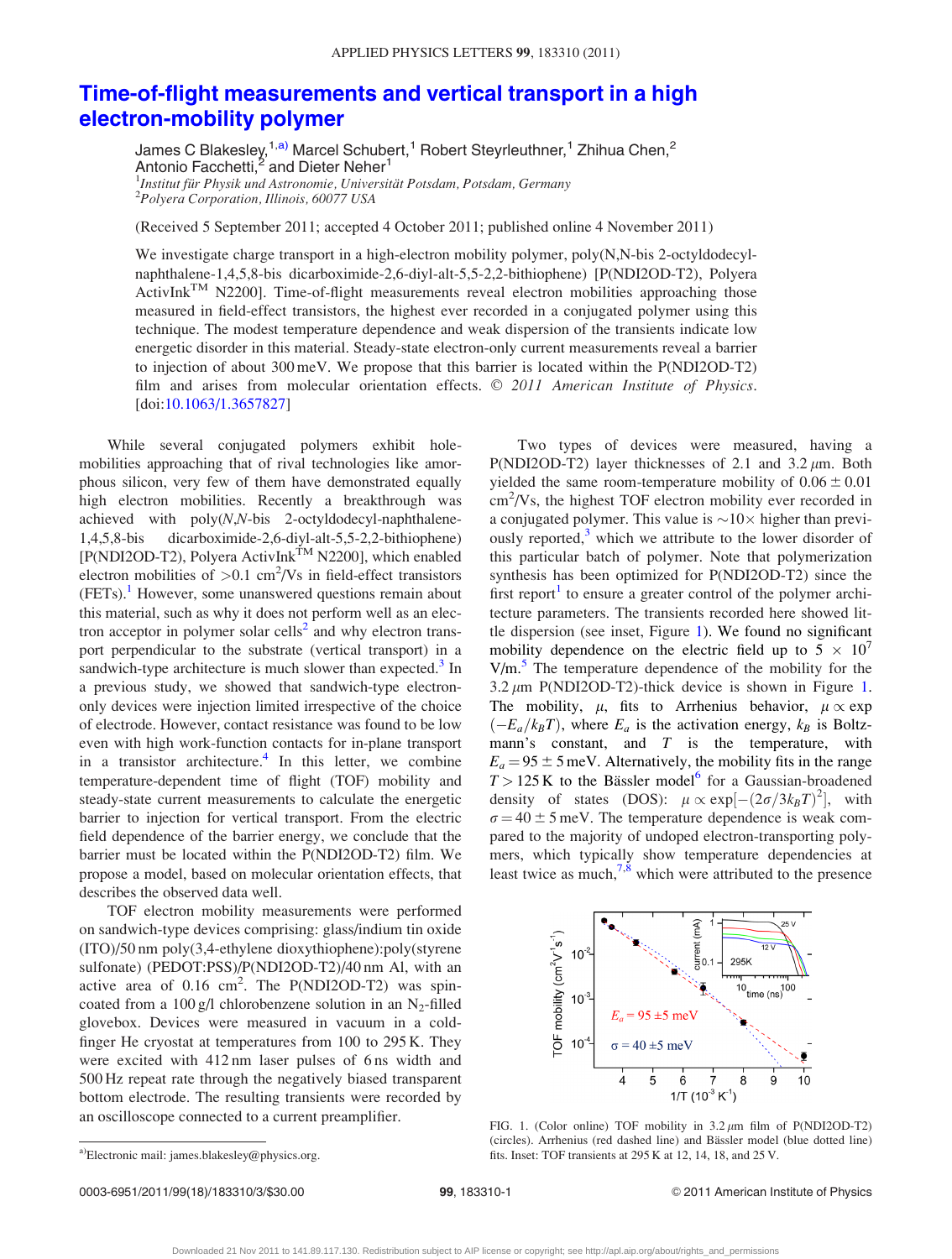<span id="page-2-0"></span>

FIG. 2. (Color online) Current-voltage characteristics of  $2.8 \mu m$ -thick electron-only device parameterized by temperature (solid lines) and simulated device at 228, 253, 282, and 345 K (circles and dashed lines). Inset: approximate energy-level diagram showing direction of electron flow.

of electron traps or energetic disorder. The results from our TOF measurements are indicative of very little disorder in this polymer. This is consistent with recent experiments revealing an exceptionally narrow distribution of tail states.<sup>[9](#page-3-0)</sup>

Recently, we demonstrated that the current density in P(NDI2OD-T2) electron-only devices was limited more by charge injection than by bulk charge transport for film thicknesses up to several micrometers, despite the use of low work-function contacts.<sup>[3](#page-3-0)</sup> The current density depended only on the electric field independent of the device thickness. To investigate this aspect in more details, we measured the current-voltage characteristics of a new P(NDI2OD-T2)  $2.8 \mu$ m-thick electron-only device comprising: glass/ITO/ PEDOT:PSS/Al/P(NDI2OD-T2)/Sm/Al, with the active layer prepared as for the TOF samples. The PEDOT:PSS layer was included to reduce the roughness of the Al bottom contact, as described in Ref. [8](#page-3-0). The results are shown in Figure 2 for electron injection from the Sm contact. Using the TOF mobility, the space-charge limited current can be predicted by the Mott-Gurney law

$$
J_{SCLC} = \mu \varepsilon \frac{8V^2}{9d^3} = \mu \varepsilon \frac{8F^2}{9d},\tag{1}
$$

where  $\varepsilon$  is the permittivity, V is the applied voltage, d is the film thickness, and  $F = V/d$  is the mean electric field. The measured current was far below this limit, indicating injection-limited behavior. The injection efficiency (ratio of actual current density to the theoretical  $J_{SCLC}$ ) was  $\sim$ 5% at 345 K and only  $\sim 0.05\%$  at 228 K at low fields and reached  $\sim$ 20% and 10%, respectively, at high voltages. The current followed Arrhenius-type temperature dependence at all voltages. The activation energy is shown in Figure 3. At low voltages, it is about four times the activation energy of mobility. However, the activation energy of the electron current approaches that of the mobility at higher voltages as the injection efficiency increases. This indicates a transition from injection-limited towards bulk-limited or quasi bulk-limited<sup>[10](#page-3-0)</sup> conduction as the electric field is increased. In the latter regime, the injected current depends on the electric field at the injecting contact, which is reduced by the build up of bulk space-charge.



FIG. 3. (Color online) Activation energy of current versus applied voltage in a P(NDI2OD-T2) 2.8  $\mu$ m-thick electron-only device.

There are a number of conventional explanations for this behavior. However, none of them seem adequate here. First, the low-voltage regime could correspond to the filling of trap-states or the low-energy tail of a broad DOS. Such behavior would lead to a slope greater than two in Figure 2 for the trap-filling regime. This explanation is inappropriate since it would cause an even stronger dependence of current density on the polymer thickness than predicted by Eq.  $(1)$ ,<sup>[7,8,11](#page-3-0)</sup> contrary to our previous findings.<sup>[3](#page-3-0)</sup> A second explanation is that an oxide or other spatial barrier forms between the injecting contact and the polymer film, limiting the injection current. In such a case, the injection current would be determined by tunneling through the barrier. Tunnel currents have no temperature dependence, and hence, we would expect the activation energy to be close to zero at low voltage and to increase towards the bulk transport limit at higher voltages. Thus, this can also be excluded. The third possible explanation is that an energetic barrier is present at the interface between the Sm contact and the polymer. According to the Schottky model, this injection barrier will be reduced as electric field is increased due to injected carriers' imagecharge potential by an amount $12,13$ 

$$
\Delta \varphi = \sqrt{\frac{e^3 F}{4\pi \epsilon}},\tag{2}
$$

where  $e$  is the elementary charge. The predicted temperature dependence is shown by the dashed line in Figure 3 assuming a dielectric constant of 3.5 and a 300 meV injection barrier. The electric field is not high enough to induce barrierlowering of the magnitude required to explain our data. Furthermore, the work function of (environmentally contaminated) Sm is about  $2.8 \text{ eV}$ , compared to the onset of conduction states (lowest occupied molecular orbital, LUMO) at about  $3.8 \text{ eV}$  in P(NDI2OD-T2),<sup>1,9</sup> suggesting that there should be no energetic barrier to electron injection at the interface. Kelvin-probe experiments revealed a considerable shift of the surface potential of P(NDI2OD-T2) coated on low work-function metals, indicative of a transfer of electrons from the metal to the polymer under equilibrium conditions.<sup>9</sup>

Recently Rivnay et al. demonstrated using x-ray diffraction that face-on oriented crystallites with respect to the substrate surface are present in  $P(NDI2OD-T2)$  films.<sup>[14](#page-3-0)</sup> It was proposed that the alignment of intramolecular dipoles could cause a lowering of the LUMO level within the oriented